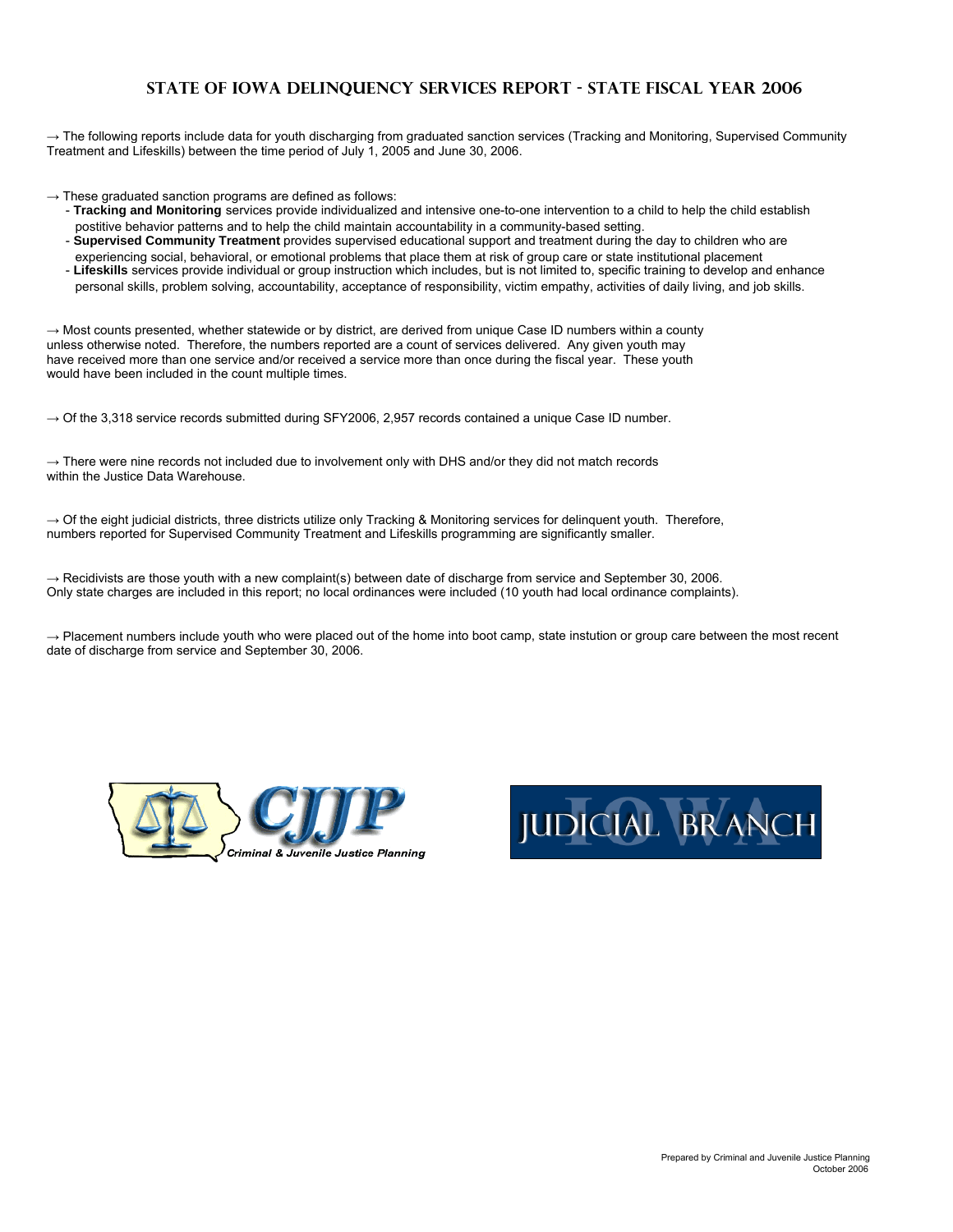# **STATEWIDE SFY06 - DELINQUENCY SERVICES**

- Counts presented, unless otherwise noted, are derived from unique Case ID numbers within a county. The numbers reported are, therefore, a count of services delivered. Any given youth may have received more than one service and/or received a service more than once during the fiscal year and would have been included in the count multiple times.

- $\checkmark$  The overall success rate for the services combined was 72.1%
- $\checkmark$  Success rate by program varied:

|                     | Success Rate(%) | Most Prevalent Reason For Failure                  |
|---------------------|-----------------|----------------------------------------------------|
| Tracking/Monitor    | 71.6            | Removed to more restrictive service                |
| <b>SC</b> Treatment | 42.2            | Other (most reached maximum benefits or went AWOL) |
| <b>Lifeskills</b>   | 86.1            | Non-Attendance                                     |

#### **TOTAL SERVED 3318**

| <b>IGender</b> |       |        |
|----------------|-------|--------|
|                | N     | $\%$   |
| Male           | 2.413 | 72.7%  |
| Female         | 905   | 27.3%  |
| Total          | 3.318 | 100.0% |

**Caucasian** 2,641 79.6%<br>**Af Amer** 369 11.1% **Af Amer** 369 **Hispanic** 157 4.7%

**Asian** 21 0.6%

N %

#### **Gender Gender By Race**

|        | N     | $\%$   |                 | <b>TOTAL</b> |              | <b>Male</b> |       | Female |       |
|--------|-------|--------|-----------------|--------------|--------------|-------------|-------|--------|-------|
| Male   | 2.413 | 72.7%  |                 | N            | $\%$         | N           | $\%$  | N      | $\%$  |
| Female | 905   | 27.3%  | Cauc            | 2.641        | 79.6%        | 1919        | 79.5% | 722    | 79.8% |
| Total  | 3.318 | 100.0% | Af Amer         | 369          | 11.1%        | 263         | 10.9% | 106    | 11.7% |
|        |       |        | <b>Hispanic</b> | 157          | 4.7%         | 124         | 5.1%  | 33     | 3.6%  |
|        |       |        | <b>Nat Amer</b> | 26           | 0.8%         | 18          | 0.7%  | 8      | 0.9%  |
|        |       |        | Asian           | 21           | 0.6%         | 18          | 0.7%  | 3      | 0.3%  |
| Race   |       |        | Other           | 104          | 3.1%         | 71          | 2.9%  | 33     | 3.6%  |
|        |       |        | Total           |              | 3,318 100.0% | 2413        | 72.7% | 905    | 27.3% |
|        |       |        |                 |              |              |             |       |        |       |

### **Nat Amer** 26 0.8% **Program By Race**

| 104          | 3.1%   |                 |       |                 |                    |                       |                |       | Lifeskills     |               |
|--------------|--------|-----------------|-------|-----------------|--------------------|-----------------------|----------------|-------|----------------|---------------|
| 3.318        | 100.0% |                 | N     | $\%$            | N                  | $\%$                  | N              | $\%$  | N              | $\frac{9}{6}$ |
|              |        | Cauc            | 2.641 |                 | 2128               | 81.0%                 | 117            | 62.6% | 396            | 78.6%         |
|              |        | Af Amer         | 369   | 11.1%           | 253                | 9.6%                  | 54             | 28.9% | 62             | 12.3%         |
|              |        | <b>Hispanic</b> | 157   | 4.7%            | 120                | 4.6%                  |                | 1.1%  | 35             | 6.9%          |
|              |        |                 |       | 0.8%            | 23                 | 0.9%                  | 0              | 0.0%  |                | 0.6%          |
| Program Type |        | Asian           | 21    | 0.6%            | 18                 | 0.7%                  |                | 0.5%  |                | 0.4%          |
|              |        | Other           | 104   | 3.1%            | 85                 | 3.2%                  | 13             | 7.0%  | 6              | 1.2%          |
| N            | $\%$   | <b>Total</b>    |       |                 | 2627               | 79.2%                 | 187            | 5.6%  | 504            | 15.2%         |
|              | - -    |                 |       | <b>Nat Amer</b> | <b>TOTAL</b><br>26 | 79.6%<br>3.318 100.0% | <b>Trk/Mon</b> |       | <b>SC Trmt</b> |               |

#### **Program Type**

|               | N     |        |
|---------------|-------|--------|
| Track/Mon     | 2,627 | 79.2%  |
| <b>SCTrmt</b> | 187   | 5.6%   |
| Lifeskills    | 504   | 15.2%  |
| Total         | 3.318 | 100.0% |

#### **Gender By Program**

| <b>Discharge Status</b> |       |                 |
|-------------------------|-------|-----------------|
|                         |       | $\sqrt{\sigma}$ |
| <b>Successful</b>       | 2.393 | 72.1%           |
| <b>Unsuccess</b>        | 925   | 27.9%           |
| Total                   | 3.318 | 100.0%          |

| <b>Discharge Status</b> |       |        |               | <b>TOTAL</b> |              | <b>Male</b> |       | Female |               |
|-------------------------|-------|--------|---------------|--------------|--------------|-------------|-------|--------|---------------|
|                         |       |        |               |              | $\%$         | N           | $\%$  | N      | $\frac{0}{0}$ |
|                         |       | $\%$   | Trk/Mon       | 2.627        | 79.2%        | 1933        | 80.1% | 694    | 76.7%         |
| Successful              | 2.393 | 72.1%  | <b>SCTrmt</b> | 187          | 5.6%         | 158         | 6.5%  | 29     | 3.2%          |
| <b>Unsuccess</b>        | 925   | 27.9%  | Lifeskills    | 504          | 15.2%        | 322         | 13.3% | 182    | 20.1%         |
| Total                   | 3.318 | 100.0% | Total         |              | 3,318 100.0% | 2413        | 72.7% | 905    | 27.3%         |

#### **Reason For Failure (N=925)**

|            | TOTAL<br>NonAttend |               |                 | <b>MoreRestrictive</b> |     |          | <b>HigherTrmt</b> | WaitList      |                 | Moved         |    | SrvNotAmen    |     |               | Other           |               |
|------------|--------------------|---------------|-----------------|------------------------|-----|----------|-------------------|---------------|-----------------|---------------|----|---------------|-----|---------------|-----------------|---------------|
|            | ⊵                  | $\frac{0}{2}$ | N               | $\frac{9}{6}$          | ≅   | <u>%</u> |                   | $\frac{9}{6}$ | N               | $\frac{0}{0}$ | N  | $\frac{9}{6}$ |     | $\frac{9}{6}$ |                 | $\frac{0}{0}$ |
| Total      | 925                | 100.0%        | 82              | 8.9%                   | 350 | 37.8%    | 86                | 9.3%          | 74              | 8.0%          | 51 | 5.5%          | 135 | 14.6%         | 147             | 15.9%         |
|            |                    |               |                 |                        |     |          |                   |               |                 |               |    |               |     |               |                 |               |
| Caucasianl | 645                | 69.7%         | 43              | 6.7%                   | 245 | 38.0%    | 53                | 8.2%          | 52              | 8.1%          | 41 | 6.4%          | 100 | 15.5%         |                 | 17.2%         |
| AfAmerl    | 153                | 16.5%         | 30 <sub>l</sub> | 19.6%                  | 61  | 39.9%    | 14                | 9.2%          |                 | 4.6%          |    | 2.6%          | 21  | 13.7%         | 16 <sub>1</sub> | 10.5%         |
| Hispanic   | 58                 | 6.3%          |                 | 6.9%                   | 19  | 32.8%    | 10                | 17.2%         | ົ               | 3.4%          |    | 6.9%          |     | 12.1%         | 12 <sub>1</sub> | 20.7%         |
| NatAmer    | 12                 | .3%           |                 | 8.3%                   |     | 8.3%     |                   | 33.3%         | ົ               | 16.7%         |    | 0.0%          | ົ   | 16.7%         | 2               | 16.7%         |
| Asian      |                    | 0.8%          |                 | 14.3%                  | 3   | 42.9%    |                   | 0.0%          |                 | 14.3%         |    | 0.0%          | ົ   | 28.6%         |                 | 0.0%          |
| Other      | 50                 | 5.4%          | 31              | 6.0%                   | 21  | 42.0%    | 5                 | 10.0%         | 10 <sub>1</sub> | 20.0%         |    | 4.0%          | 3   | 6.0%          | 6               | 2.0%          |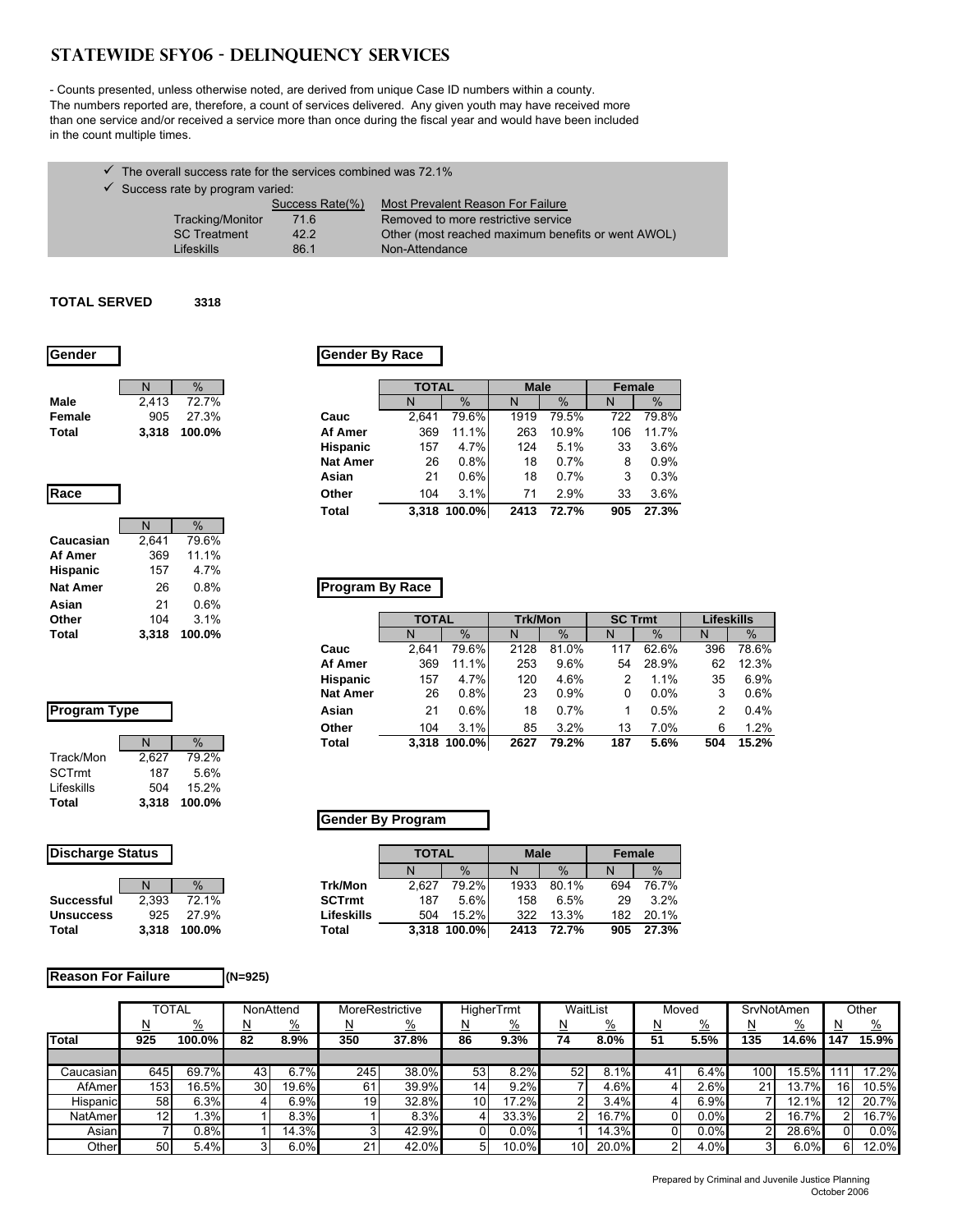# **Statewide SFY06 - TRACKING & MONITORING**

**(N=2627)**

 $\checkmark$  Caucasians had a success rate of 74.6%, while the average success rate for minorities was 57.9%.  $\checkmark$  The most prevalent reason for failure indicated in the data was the need for a more restrictive placement.

|              | Total<br>Caucasian |               | Af Amer |               |          | Hispanic      |          | Nat Amer      | Asian           |               | Other           |               |         |               |
|--------------|--------------------|---------------|---------|---------------|----------|---------------|----------|---------------|-----------------|---------------|-----------------|---------------|---------|---------------|
|              | N                  | $\frac{9}{6}$ | Ν       | $\frac{9}{6}$ | <u>N</u> | $\frac{9}{6}$ | <u>N</u> | $\frac{9}{6}$ | <u>N</u>        | $\frac{9}{6}$ | <u>N</u>        | $\frac{9}{6}$ | N<br>-- | $\frac{9}{6}$ |
| <b>Total</b> | 2,627              | 100.0%        | 2,128   | 81.0%         | 253      | 9.6%          | 120      | 4.6%          | 23 <sub>1</sub> | 0.9%          | 18 <sub>1</sub> | 0.7%          | 85      | 3.2%          |
|              |                    |               |         |               |          |               |          |               |                 |               |                 |               |         |               |
| Male         | .933               | 73.6%         | 569     | 73.7%         | 182      | 71.9%         | 93       | 77.5%         |                 | 73.9%         | 16 <sub>l</sub> | 88.9%         | 56      | 65.9%         |
| Female       | 694                | 26.4%         | 559     | 26.3%         |          | 28.1%         | 27       | 22.5%         | 61              | 26.1%         |                 | 11.1%         | 29      | 34.1%         |
|              |                    |               |         |               |          |               |          |               |                 |               |                 |               |         |               |
| Success      | .880               | .6%<br>71     | .588    | 74.6%         | 156      | 61.7%         | 66       | 55.0%         | 12              | 52.2%         | 12              | 66.7%         | 46      | 54.1%         |
| Unsuccess    | 747                | 28.4%         | 540     | 25.4%         | 97       | 38.3%         | 54       | 45.0%         |                 | 47.8%         | 61              | 33.3%         | 39      | 45.9%         |

#### **DISCHARGE STATUS**

|           |          | Total         |                    | Successful | Unsuccessful |               |  |  |
|-----------|----------|---------------|--------------------|------------|--------------|---------------|--|--|
|           | <u>N</u> | $\frac{9}{6}$ | N<br>$\frac{9}{6}$ |            | <u>N</u>     | $\frac{9}{6}$ |  |  |
| Male      |          |               |                    |            |              |               |  |  |
| Caucasian | 1,569    | 100.0%        | 1,153              | 73.5%      | 416          | 26.5%         |  |  |
| AfAmer    | 182      | 100.0%        | 110                | 60.4%      | 72           | 39.6%         |  |  |
| Hispanic  | 93       | 100.0%        | 49                 | 52.7%      | 44           | 47.3%         |  |  |
| NatAmer   | 17       | 100.0%        |                    | 41.2%      | 10           | 58.8%         |  |  |
| Asian     | 16       | 100.0%        | 12                 | 75.0%      | 4            | 25.0%         |  |  |
| Other     | 56       | 100.0%        | 33                 | 58.9%      | 23           | 41.1%         |  |  |
| Total     | 1,933    | 100.0%        | 1,364              | 70.6%      | 569          | 29.4%         |  |  |
| Female    |          |               |                    |            |              |               |  |  |
| Caucasian | 559      | 100.0%        | 435                | 77.8%      | 124          | 22.2%         |  |  |
| AfAmer    | 71       | 100.0%        | 46                 | 64.8%      | 25           | 35.2%         |  |  |
| Hispanic  | 27       | 100.0%        | 17                 | 63.0%      | 10           | 37.0%         |  |  |
| NatAmer   | 6        | 100.0%        | 5                  | 83.3%      |              | 16.7%         |  |  |
| Asian     | 2        | 100.0%        | 0                  | 0.0%       | 2            | 100.0%        |  |  |
| Other     | 29       | 100.0%        | 13                 | 44.8%      | 16           | 55.2%         |  |  |
| Total     | 694      | 100.0%        | 516                | 74.4%      | 178          | 25.6%         |  |  |

**Tracking/Monitoring Discharge Status**



#### **REASON FOR FAILURE**

#### **(N=747)** Minority Female 60.0% 40.0%

|             |     | TOTAL         |              | NonAttend     | MoreRestrictive |               |                 | <b>HigherTrmt</b> |                | WaitList |                 | Moved |               | SrvNotAmen I  |              | Other         |
|-------------|-----|---------------|--------------|---------------|-----------------|---------------|-----------------|-------------------|----------------|----------|-----------------|-------|---------------|---------------|--------------|---------------|
|             | N   | $\frac{0}{2}$ | N            | $\frac{9}{6}$ | <u>N</u>        | $\frac{9}{6}$ | N               | %                 | N              | %        | N               | %     | N             | $\frac{9}{6}$ | <u>N</u>     | $\frac{9}{6}$ |
| Total       | 747 | 100.0%        | 26           | 3.5%          | 329             | 44.0%         | 66              | 8.8%              | 55             | 7.4%     | 46              | 6.2%  | 122           | 16.3%         | 103          | 13.8%         |
| Male        |     |               |              |               |                 |               |                 |                   |                |          |                 |       |               |               |              |               |
| Caucasian   | 416 | 73.1%         | 8            | .9%           | 190             | 45.7%         | 35              | 8.4%              | 31             | 7.5%     | 26 <sup>1</sup> | 6.3%  | 71            | 17.1%         | 55           | 13.2%         |
| AfAmer      | 72  | 12.7%         |              | 9.7%          | 37              | 51.4%         | 5               | 6.9%              | $\overline{2}$ | 2.8%     | 3               | 4.2%  | 11            | 15.3%         |              | 9.7%          |
| Hispanic    | 44  | 7.7%          | 2            | 4.5%          | 17              | 38.6%         | 7               | 15.9%             | $\Omega$       | 0.0%     | 2               | 4.5%  | 5             | 11.4%         | 11           | 25.0%         |
| NatAmer     | 10  | 1.8%          | 0            | 0.0%          |                 | 10.0%         | 3               | 30.0%             | $\overline{2}$ | 20.0%    | 0               | 0.0%  |               | 20.0%         |              | 20.0%         |
| Asian       | 4   | 0.7%          | U            | 0.0%          | 2               | 50.0%         | $\Omega$        | 0.0%              |                | 25.0%    | O.              | 0.0%  |               | 25.0%         | <sup>0</sup> | 0.0%          |
| Other       | 23  | 4.0%          | <sup>0</sup> | $0.0\%$       | 13 <sub>1</sub> | 56.5%         | $\overline{2}$  | 8.7%              | 3              | 13.0%    | 2               | 8.7%  |               | 4.3%          |              | 8.7%          |
| Subtot-Male | 569 | 100.0%        | 17           | 3.0%          | 260             | 45.7%         | 52              | 9.1%              | 39             | 6.9%     | 33              | 5.8%  | 91            | 16.0%         | 77           | 13.5%         |
| Female      |     |               |              |               |                 |               |                 |                   |                |          |                 |       |               |               |              |               |
| Caucasian   | 124 | 69.7%         |              | 5.6%          | 45              | 36.3%         | 8               | 6.5%              | 10             | 8.1%     | 10 <sup>1</sup> | 8.1%  | 21            | 16.9%         | 23           | 18.5%         |
| AfAmer      | 25  | 14.0%         |              | 4.0%          | 14.             | 56.0%         | 2               | 8.0%              |                | 4.0%     |                 | 4.0%  | 5             | 20.0%         |              | 4.0%          |
| Hispanic    | 10  | 5.6%          | 0            | 0.0%          |                 | 20.0%         |                 | 10.0%             | $\overline{2}$ | 20.0%    | 2               | 20.0% |               | 20.0%         |              | 10.0%         |
| NatAmer     |     | 0.6%          | 0            | 0.0%          |                 | 0.0%          |                 | 100.0%            | $\Omega$       | 0.0%     | $\Omega$        | 0.0%  |               | 0.0%          | $\Omega$     | 0.0%          |
| Asian       | 2   | 1.1%          | U            | 0.0%          |                 | 50.0%         | $\Omega$        | 0.0%              | $\Omega$       | 0.0%     | $\Omega$        | 0.0%  |               | 50.0%         | $\Omega$     | 0.0%          |
| Other       | 16  | 9.0%          |              | 6.3%          |                 | 43.8%         | 2               | 12.5%             | 3              | 18.8%    | 0               | 0.0%  | $\mathcal{P}$ | 12.5%         |              | 6.3%          |
| Subtot-Fem  | 178 | 100.0%        | 9            | 5.1%          | 69              | 38.8%         | 14 <sub>1</sub> | 7.9%              | 16             | 9.0%     | 13              | 7.3%  | 31            | 17.4%         | 26           | 14.6%         |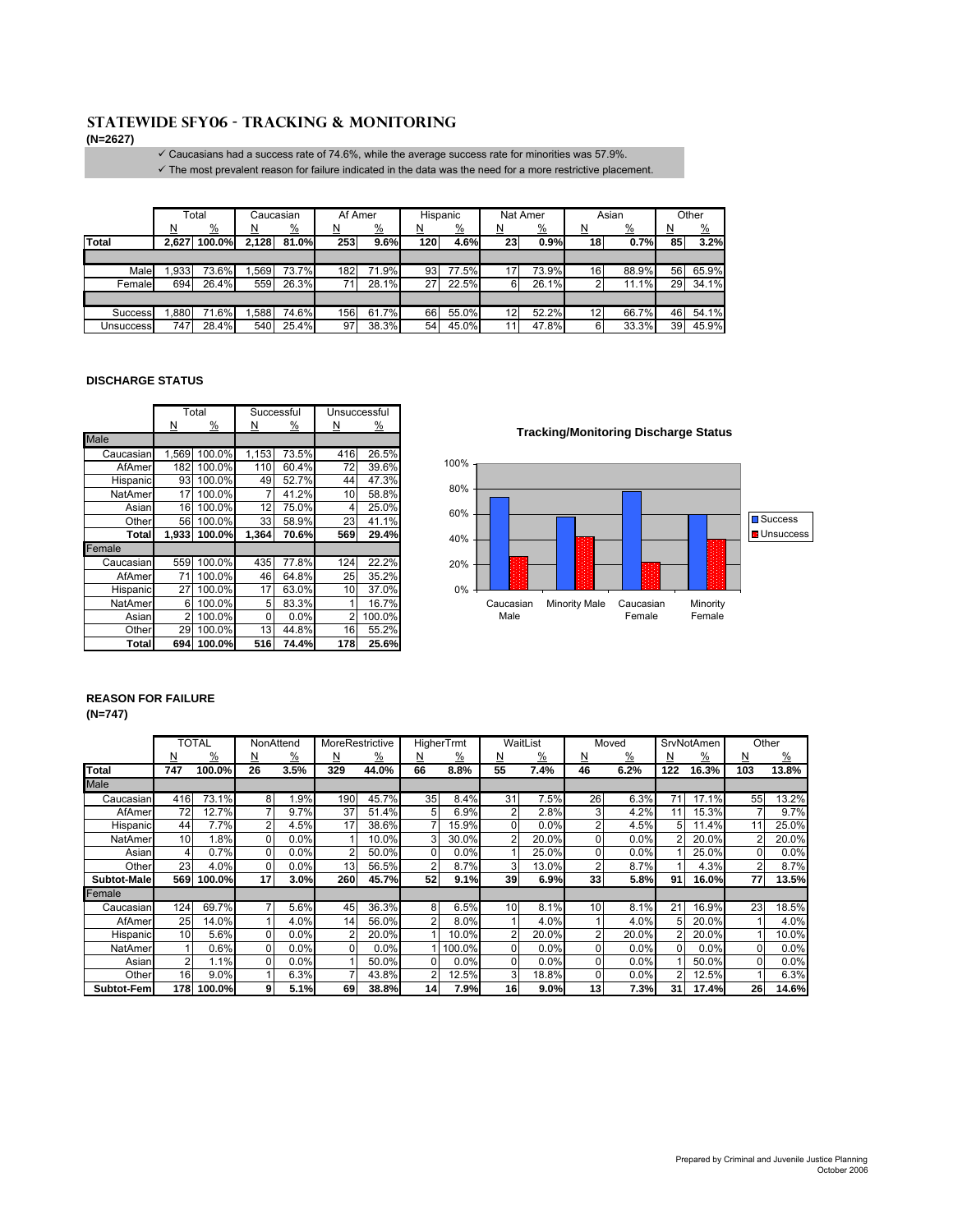### **Statewide SFY06 - SUPERVISED COMMUNITY TREATMENT (N=187)**

#### $\checkmark$  The average failure rate for minorities in this program was 59.9%.

 $\checkmark$  The most prevalent reason for failure indicated in the data was that youth reached maximum benefits.

|                |          | Total         |          | Caucasian     | Af Amer |               |          | Hispanic      | Nat Amer |               |          | Asian         | Other    |               |
|----------------|----------|---------------|----------|---------------|---------|---------------|----------|---------------|----------|---------------|----------|---------------|----------|---------------|
|                | <u>N</u> | $\frac{0}{2}$ | <u>N</u> | $\frac{0}{0}$ | N       | $\frac{9}{6}$ | <u>N</u> | $\frac{0}{2}$ | <u>N</u> | $\frac{9}{6}$ | <u>N</u> | $\frac{0}{2}$ | <u>N</u> | $\frac{9}{6}$ |
| <b>Total</b>   |          | 187 100.0%    | 117      | 62.6%         | 54      | 28.9%         |          | 1.1%          |          | 0.0%          |          | 0.5%          | 13       | 7.0%          |
|                |          |               |          |               |         |               |          |               |          |               |          |               |          |               |
| Male           | 158      | 84.5%         | 95       | 81.2%         | 49      | 90.7%         | ົ        | $100.0\%$     |          | 0.0%          |          | 100.0%        |          | 84.6%         |
| Female         | 29       | 15.5%         | 22       | 18.8%         | 5       | 9.3%          |          | $0.0\%$       |          | 0.0%          |          | 0.0%          |          | 15.4%         |
|                |          |               |          |               |         |               |          |               |          |               |          |               |          |               |
| <b>Success</b> | 79       | 42.2%         | 58       | 49.6%         | 16      | 29.6%         |          | 0.0%          |          | 0.0%          |          | 100.0%        |          | 30.8%         |
| Unsuccessl     | 108      | 57.8%         | 59       | $50.4\%$      | 38      | 70.4%         | ົ        | 100.0%        |          | 0.0%          |          | 0.0%          |          | 69.2%         |

#### **DISCHARGE STATUS**

|               |                         | Total         |    | Successful |          | Unsuccessful |                                                            |
|---------------|-------------------------|---------------|----|------------|----------|--------------|------------------------------------------------------------|
|               | $\overline{\mathsf{M}}$ | $\frac{9}{6}$ | N  | <u>%</u>   | <u>N</u> | <u>%</u>     |                                                            |
| <b>Male</b>   |                         |               |    |            |          |              | <b>SC Treatment Discharge Status</b>                       |
| Caucasian     | 95                      | 100.0%        | 46 | 48.4%      | 49       | 51.6%        |                                                            |
| <b>AfAmer</b> | 49                      | 100.0%        | 15 | 30.6%      | 34       | 69.4%        | 100%                                                       |
| Hispanic      |                         | 100.0%        | 01 | 0.0%       | 2        | 100.0%       |                                                            |
| NatAmer       | U                       | 0.0%          | ΟI | 0.0%       | 0        | 0.0%         | 80%                                                        |
| Asian         |                         | 100.0%        |    | 100.0%     | 0        | 0.0%         | 60%                                                        |
| Other         | 11                      | 100.0%        | 4  | 36.4%      | 7        | 63.6%        |                                                            |
| Total         |                         | 158 100.0%    | 66 | 41.8%      | 92       | 58.2%        | 40%                                                        |
| Female        |                         |               |    |            |          |              | 20%                                                        |
| Caucasian     | 22                      | 100.0%        | 12 | 54.5%      | 10       | 45.5%        |                                                            |
| AfAmer        | 5                       | 100.0%        |    | 20.0%      | 4        | 80.0%        | $0\%$                                                      |
| Hispanic      | 0                       | 0.0%          | 0  | 0.0%       | 0        | 0.0%         | <b>Minority Male</b><br>Caucasian<br>Caucasian<br>Minority |
| NatAmer       | 0                       | 0.0%          | 0  | 0.0%       | 0        | 0.0%         | Male<br>Female<br>Female                                   |
| Asian         | 0                       | 0.0%          | 0  | 0.0%       | 0        | 0.0%         |                                                            |
| Other         | 2                       | 100.0%        | 0  | 0.0%       | 2        | 100.0%       |                                                            |
| Total         | 29                      | 100.0%        | 13 | 44.8%      | 16       | 55.2%        |                                                            |

#### **SC Treatment Discharge Status**



### **REASON FOR FAILURE (N=108)**

|             |                 | <b>TOTAL</b>  |                 | NonAttend     | MoreRestrictive |               |                 | HigherTrmt      |                 | WaitList      | Moved    |               |                | SrvNotAmen    |    | Other         |
|-------------|-----------------|---------------|-----------------|---------------|-----------------|---------------|-----------------|-----------------|-----------------|---------------|----------|---------------|----------------|---------------|----|---------------|
|             | ⊵               | $\frac{9}{6}$ | <u>N</u>        | $\frac{9}{6}$ | <u>N</u>        | $\frac{9}{6}$ |                 | $\frac{\%}{\ }$ | N               | $\frac{9}{6}$ | <u>N</u> | $\frac{9}{6}$ | N              | $\frac{9}{6}$ | N  | $\frac{9}{6}$ |
| Total       | 108             | $100.0\%$     | 15              | 13.9%         | 16              | 14.8%         | 17              | 15.7%           | 17              | 15.7%         | 2        | 1.9%          | 10             | 9.3%          | 31 | 28.7%         |
| Male        |                 |               |                 |               |                 |               |                 |                 |                 |               |          |               |                |               |    |               |
| Caucasian   | 49              | 53.3%         | 3               | 6.1%          |                 | 14.3%         |                 | 14.3%           | 8               | 16.3%         | 2        | 4.1%          | 5              | 10.2%         | 17 | 34.7%         |
| AfAmer      | 34              | 37.0%         | ٩I              | 26.5%         |                 | 20.6%         | 6               | 17.6%           |                 | 8.8%          |          | 0.0%          | 3              | 8.8%          |    | 17.6%         |
| Hispanic    |                 | 2.2%          |                 | 0.0%          |                 | 0.0%          | 2               | 100.0%          |                 | 0.0%          |          | 0.0%          |                | 0.0%          |    | 0.0%          |
| Other       |                 | $7.6\%$       |                 | 14.3%         |                 | 14.3%         |                 | 0.0%            |                 | 28.6%         |          | 0.0%          |                | 0.0%          |    | 42.9%         |
| Subtot-Male |                 | 92 100.0%     | 13 <sub>1</sub> | 14.1%         | 15 <sup>1</sup> | 16.3%         | 15 <sup>1</sup> | 16.3%           | 13 <sub>l</sub> | 14.1%         | 2        | 2.2%          | 8              | 8.7%          | 26 | 28.3%         |
| Female      |                 |               |                 |               |                 |               |                 |                 |                 |               |          |               |                |               |    |               |
| Caucasian   | 10 <sup>1</sup> | 62.5%         |                 | 10.0%         |                 | 10.0%         |                 | 10.0%           |                 | 20.0%         |          | 0.0%          |                | 0.0%          | 5  | 50.0%         |
| AfAmer      |                 | 25.0%         |                 | 25.0%         |                 | 0.0%          |                 | 0.0%            |                 | 25.0%         |          | 0.0%          | $\overline{2}$ | 50.0%         |    | 0.0%          |
| Other       |                 | 12.5%         |                 | 0.0%          |                 | 0.0%          |                 | 50.0%           |                 | 50.0%         |          | 0.0%          |                | 0.0%          |    | 0.0%          |
| Subtot-Fem  |                 | 16 100.0%     | 2               | 12.5%         |                 | 6.3%          | $\mathbf{2}$    | 12.5%           |                 | 25.0%         | 01       | 0.0%          | 2              | 12.5%         | 5  | 31.3%         |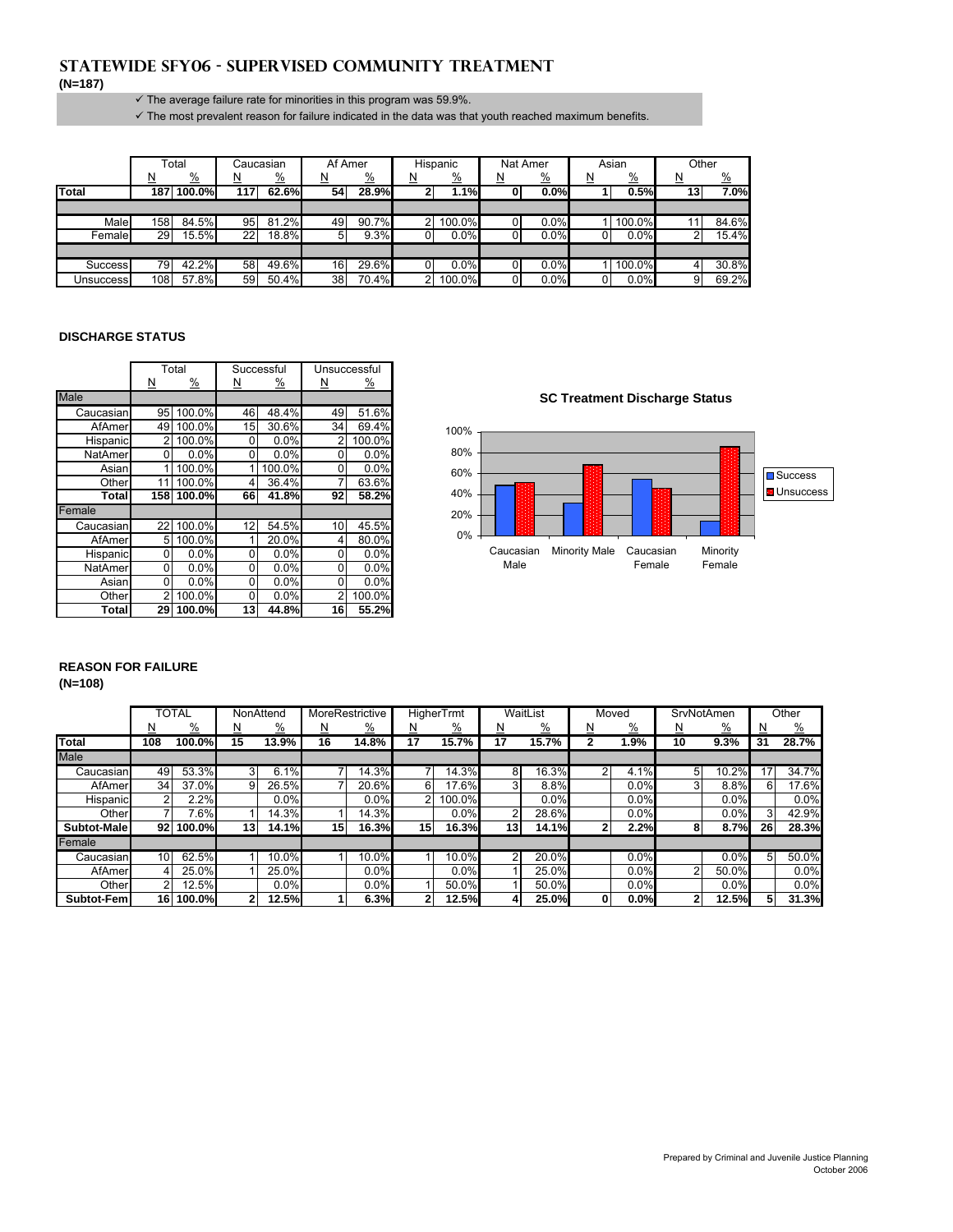# **Statewide SFY06 - LIFESKILLS**

**(N=504)**

- $\checkmark$  This program has the highest overall success rate at 86.1%.
- $\checkmark$  The most prevalent reason for failure indicated in the data was non-attendance by participants.
- $\checkmark$  The highest rate of success was found among Hispanic youth.

 $\checkmark$  African-American girls had a much higher rate of success than African-American boys.

|                  |          | Total         |     | Caucasian     | Af Amer  |               |          | Hispanic      |          | Nat Amer      |          | Asian         | Other          |               |
|------------------|----------|---------------|-----|---------------|----------|---------------|----------|---------------|----------|---------------|----------|---------------|----------------|---------------|
|                  | <u>N</u> | $\frac{0}{2}$ | N   | $\frac{9}{6}$ | <u>N</u> | $\frac{9}{6}$ | <u>N</u> | $\frac{9}{6}$ | <u>N</u> | $\frac{9}{6}$ | <u>N</u> | $\frac{9}{6}$ | N              | $\frac{9}{6}$ |
| Total            |          | 504 100.0%    | 396 | 78.6%         | 62       | 12.3%         | 35       | 6.9%          | 3        | 0.6%          | <u>ົ</u> | 0.4%          | 6              | 1.2%          |
|                  |          |               |     |               |          |               |          |               |          |               |          |               |                |               |
| Male             | 322      | 63.9%         | 255 | 64.4%         | 32       | 51.6%         | 29       | 82.9%         |          | 33.3%         |          | 50.0%         |                | 66.7%         |
| Female           | 182      | $36.1\%$      | 141 | 35.6%         | 30       | 48.4%         | 6        | 17.1%         | ົ        | 66.7%         |          | 50.0%         | $\overline{2}$ | 33.3%         |
|                  |          |               |     |               |          |               |          |               |          |               |          |               |                |               |
| <b>Success</b>   | 434      | 86.1%         | 350 | 88.4%         | 44       | 71.0%         | 33       | 94.3%         | າ        | 66.7%         |          | $50.0\%$      |                | 66.7%         |
| <b>Unsuccess</b> | 70       | 13.9%         | 46  | 11.6%         | 18       | 29.0%         | ົ        | 5.7%          |          | 33.3%         |          | 50.0%         | ົ              | 33.3%         |

#### **DISCHARGE STATUS**

|             |                         | Total         |                | Successful |                | Unsuccessful |                                                            |
|-------------|-------------------------|---------------|----------------|------------|----------------|--------------|------------------------------------------------------------|
|             | $\overline{\mathsf{N}}$ | $\frac{9}{6}$ | <u>N</u>       | <u>%</u>   | <u>N</u>       | <u>%</u>     |                                                            |
| <b>Male</b> |                         |               |                |            |                |              | <b>Lifeskills Discharge Status</b>                         |
| Caucasian   |                         | 255 100.0%    | 222            | 87.1%      | 33             | 12.9%        |                                                            |
| AfAmerl     | 32 <sub>l</sub>         | 100.0%        | 19             | 59.4%      | 13             | 40.6%        | 100%                                                       |
| Hispanic    |                         | 29 100.0%     | 27             | 93.1%      | 2              | 6.9%         |                                                            |
| NatAmer     |                         | 100.0%        |                | 100.0%     | 0              | 0.0%         | 80%                                                        |
| Asian       |                         | 100.0%        | $\Omega$       | 0.0%       |                | 100.0%       | 60%                                                        |
| Other       | 4                       | 100.0%        | 2              | 50.0%      | $\overline{2}$ | 50.0%        |                                                            |
| Total       |                         | 322 100.0%    | 271            | 84.2%      | 51             | 15.8%        | 40%                                                        |
| Female      |                         |               |                |            |                |              | 20%                                                        |
| Caucasian   |                         | 141 100.0%    | 128            | 90.8%      | 13             | 9.2%         |                                                            |
| AfAmerl     |                         | 30 100.0%     | 25             | 83.3%      | 5              | 16.7%        | 0%                                                         |
| Hispanic    | 6                       | 100.0%        | 6              | 100.0%     | $\overline{0}$ | 0.0%         | <b>Minority Male</b><br>Minority<br>Caucasian<br>Caucasian |
| NatAmer     |                         | 100.0%        |                | 50.0%      |                | 50.0%        | Male<br>Female<br>Female                                   |
| Asian       |                         | 100.0%        |                | 100.0%     | 0              | 0.0%         |                                                            |
| Other       |                         | 100.0%        | $\overline{2}$ | 100.0%     | 0              | 0.0%         |                                                            |
| Total       |                         | 182 100.0%    | 163            | 89.6%      | 19             | 10.4%        |                                                            |

**Lifeskills Discharge Status**



# **REASON FOR FAILURE**

**(N=70)**

|                |                 | <b>TOTAL</b>        |                 | NonAttend       |   | MoreRestrictive |                | <b>HigherTrmt</b> |   | WaitList      |              | Moved         | SrvNotAmen   |          |    | Other         |
|----------------|-----------------|---------------------|-----------------|-----------------|---|-----------------|----------------|-------------------|---|---------------|--------------|---------------|--------------|----------|----|---------------|
|                | N               | $\frac{0}{2}$       | N               | $\frac{\%}{\%}$ | ∐ | $\frac{9}{6}$   | N              | $\frac{9}{6}$     | ∐ | $\frac{9}{6}$ | N            | $\frac{9}{6}$ | <u>N</u>     | <u>%</u> | ₫  | $\frac{9}{6}$ |
| <b>Total</b>   | 70              | 100.0%              | 41              | 58.6%           | 5 | 7.1%            | 3              | 4.3%              |   | 2.9%          | 3            | 4.3%          | 3            | 4.3%     | 13 | 18.6%         |
| <b>Male</b>    |                 |                     |                 |                 |   |                 |                |                   |   |               |              |               |              |          |    |               |
| Caucasian      | 33 <sup>1</sup> | 64.7%               | 19 <sup>°</sup> | 57.6%           |   | 6.1%            |                | 3.0%              |   | 0.0%          |              | 3.0%          | 2            | 6.1%     | 8  | 24.2%         |
| AfAmer         | 13 <sub>1</sub> | 25.5%               | 81              | 61.5%           |   | 23.1%           |                | 7.7%              |   | 0.0%          |              | 0.0%          |              | 0.0%     |    | 7.7%          |
| Hispanic       |                 | 3.9%                |                 | 2 100.0%        |   | 0.0%            |                | 0.0%              |   | 0.0%          |              | 0.0%          |              | 0.0%     |    | $0.0\%$       |
| Asian          |                 | 2.0%                |                 | 100.0%          |   | 0.0%            |                | 0.0%              |   | 0.0%          |              | 0.0%          |              | 0.0%     |    | $0.0\%$       |
| Other          |                 | 3.9%                |                 | $50.0\%$        |   | 0.0%            |                | 0.0%              |   | 50.0%         |              | 0.0%          |              | 0.0%     |    | $0.0\%$       |
| Subtot-Male    |                 | 51 100.0%           | 31              | 60.8%           |   | 9.8%            | 2 <sub>1</sub> | 3.9%              |   | 2.0%          |              | 2.0%          | $\mathbf{2}$ | 3.9%     | 9  | 17.6%         |
| Female         |                 |                     |                 |                 |   |                 |                |                   |   |               |              |               |              |          |    |               |
| Caucasian      | 13 <sup>1</sup> | $68.\overline{4\%}$ | 5 <sup>1</sup>  | 38.5%           |   |                 |                | 7.7%              |   | 7.7%          | 2            | 15.4%         |              | 7.7%     | 3  | 23.1%         |
| AfAmer         | 51              | 26.3%               | 41              | $80.0\%$        |   |                 |                |                   |   |               |              |               |              |          |    | 20.0%         |
| <b>NatAmer</b> |                 | 5.3%                |                 | 100.0%          |   |                 |                |                   |   |               |              |               |              |          |    |               |
| Subtot-Fem     |                 | 19 100.0%           | 10              | 52.6%           |   |                 |                | 5.3%              |   | 5.3%          | $\mathbf{2}$ | 10.5%         |              | 5.3%     | 4  | 21.1%         |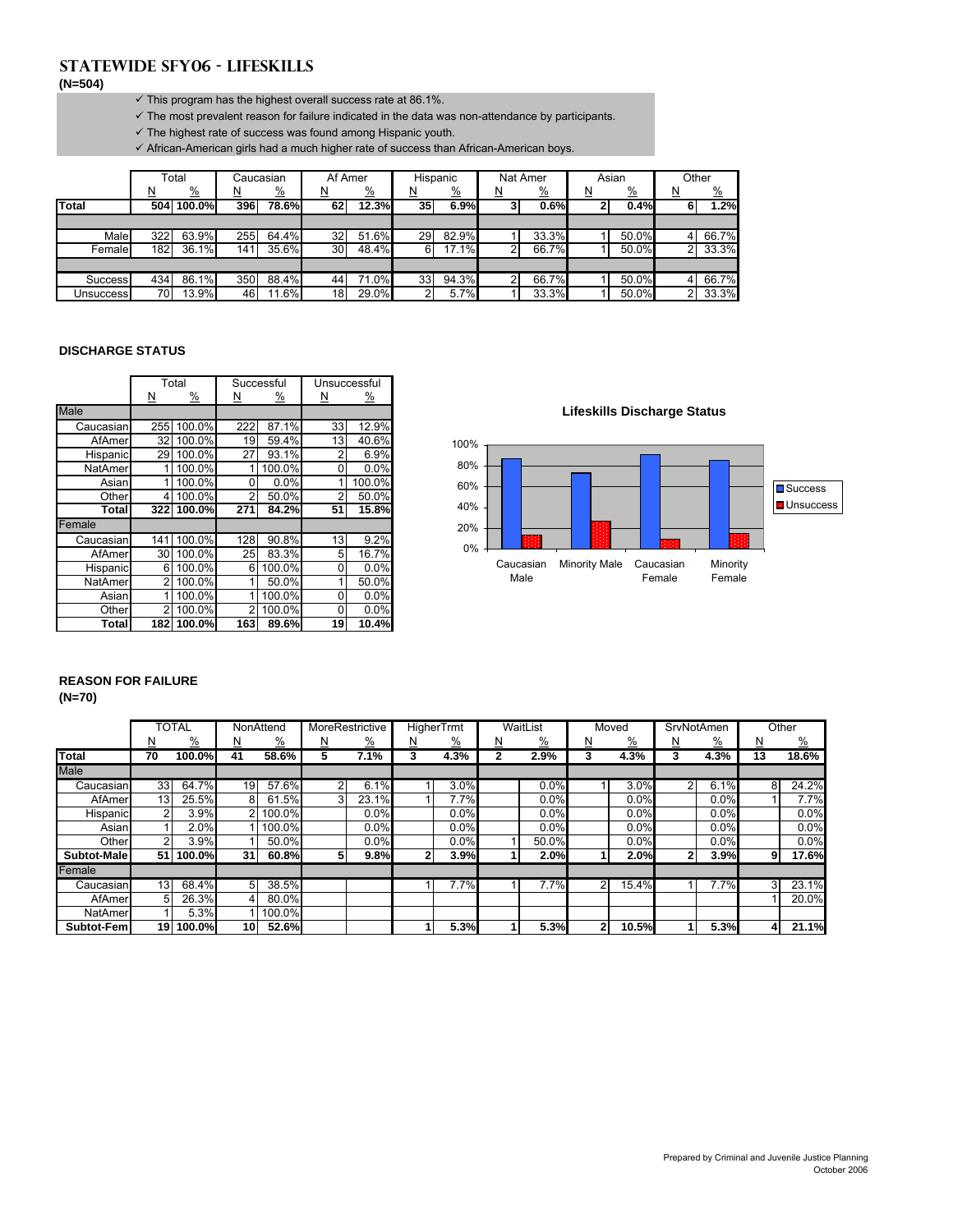# **SFY06 - STATEWIDE RECIDIVISM**

 $\rightarrow$  Recidivists are those youth with a new complaint(s) between date of discharge from service and September 30, 2006. Only state charges are included in this report, no local ordinances were included (10 youth had local ordinance complaints).

**Total Services Delivered = 3,318** (# of Clients based on Unique Case ID = 2,957)

**Total Number of Recidivists = 966** (32.6% based on Unique Case IDs)

Total Number of Complaints = 2,252 (Avg per youth = 2.33)

Total Number of Charges = 3,146 (Avg per youth = 3.26)

### **Recidivists vs. Non-Recidivists**

|                 |                   | <b>TOTAL YOUTH SERVED</b> |     |                     |                    |       | Successful (N=2,393)   |       | Unsuccessful (N=925) |       |                        |           |  |
|-----------------|-------------------|---------------------------|-----|---------------------|--------------------|-------|------------------------|-------|----------------------|-------|------------------------|-----------|--|
|                 | <b>Successful</b> |                           |     | <b>Unsuccessful</b> | <b>Recidivists</b> |       | <b>Non-Recidivists</b> |       | <b>Recidivists</b>   |       | <b>Non-Recidivists</b> |           |  |
|                 | N                 | $\%$                      | N   | $\%$                | N                  | $\%$  | N                      | $\%$  | N                    | $\%$  | N                      | $\%$      |  |
| <b>Male</b>     | 1.701             | 70.5%                     | 712 | $29.5\%$            | 482                | 28.3% | 1.219                  | 71.7% | 288                  | 40.4% |                        | 424 59.6% |  |
| Female          | 692               | 76.5%                     | 213 | 23.5%               | 128                | 18.5% | 564                    | 81.5% | 68                   | 31.9% |                        | 145 68.1% |  |
| Caucasian       | 1.996             | 75.6%                     | 645 | $24.4\%$            | 504                | 25.3% | 1.492                  | 74.7% | 246                  | 38.1% |                        | 399 61.9% |  |
| <b>Minority</b> | 397               | 58.6%                     | 280 | 41.4%               | 106                | 26.7% | 291                    | 73.3% | 110                  | 39.3% |                        | 170 60.7% |  |
| <b>Total</b>    | 2.393             | <b>72.1%</b>              | 925 | 27.9%               | 610                | 25.5% | 1,783                  | 74.5% | 356                  | 38.5% |                        | 569 61.5% |  |

### **Recidivists By Discharge - Tracking & Monitoring**

|                 |     | <b>TOTAL</b> |     | <b>Successful</b> | <b>Unsuccessful</b> |       |  |  |
|-----------------|-----|--------------|-----|-------------------|---------------------|-------|--|--|
|                 | N   | $\%$         | N   | $\%$              | N                   | $\%$  |  |  |
| <b>Male</b>     | 636 | 79.4%        | 396 | 62.3%             | 240                 | 37.7% |  |  |
| Female          | 165 | 20.6%        | 107 | 64.8%             | 58                  | 35.2% |  |  |
| Caucasian       | 634 | 79.2%        | 416 | 65.6%             | 218                 | 34.4% |  |  |
| <b>Minority</b> | 167 | 20.8%        | 87  | 52.1%             | 80                  | 47.9% |  |  |
| Total           | 801 | 100.0%       | 503 | 62.8%             | 298                 | 37.2% |  |  |

# **Recidivists By Discharge - SC Treatment**

|                 |    | <b>TOTAL</b> |    | <b>Successful</b> | <b>Unsuccessful</b> |       |
|-----------------|----|--------------|----|-------------------|---------------------|-------|
|                 | N  | $\%$         | N  | $\%$              | N                   | $\%$  |
| <b>Male</b>     | 58 | 86.6%        | 21 | 36.2%             | 37                  | 63.8% |
| Female          | 9  | 13.4%        |    | 11.1%             | 8                   | 88.9% |
| Caucasian       | 34 | 50.7%        | 15 | 44.1%             | 19                  | 55.9% |
| <b>Minority</b> | 33 | 49.3%        |    | 21.2%             | 26                  | 78.8% |
| <b>Total</b>    |    | 67 100.0%    | 22 | 32.8%             | 45                  | 67.2% |

# **Recidivists By Discharge - Lifeskills**

|                 |    | <b>TOTAL</b> |    | <b>Successful</b> | <b>Unsuccessful</b> |       |
|-----------------|----|--------------|----|-------------------|---------------------|-------|
|                 |    | $\%$         | N  | $\%$              |                     | $\%$  |
| <b>Male</b>     | 76 | 77.6%        | 65 | 85.5%             | 11                  | 14.5% |
| Female          | 22 | 22.4%        | 20 | 90.9%             | 2                   | 9.1%  |
| Caucasian       | 82 | 83.7%        | 73 | 89.0%             | 9                   | 11.0% |
| <b>Minority</b> | 16 | 16.3%        | 12 | 75.0%             | 4                   | 25.0% |
| <b>Total</b>    |    | 98 100.0%    | 85 | 86.7%             | 13                  | 13.3% |

**TOTAL Successful Unsuccessful** 9Total Number of Clients (unique CaseID#) = 2,443

 $\checkmark$  Total Number of Recidivists = 801

KRecidivism Track Mon = 32.7<sup>%</sup>

**TOTAL Successful Unsuccessful** 9Total Number of Clients (unique CaseID#) = 184

 $\checkmark$  Total Number of Recidivists = 67

KRecidivism SC Trmt = 36.4<sup>%</sup>

√2/3 of the SC Trmt recidivists were unsuccessful in program

**√Total Number of Clients (unique CaseID#) = 474** 

 $\checkmark$  Total Number of Recidivists = 98

√Recidivism Lifeskills = 20.6%

 $\checkmark$  Most Lifeskills recidivists were previously discharged successfully

\*Unique Case ID numbers by program will not equal total unique Case ID numbers as some clients received more than one service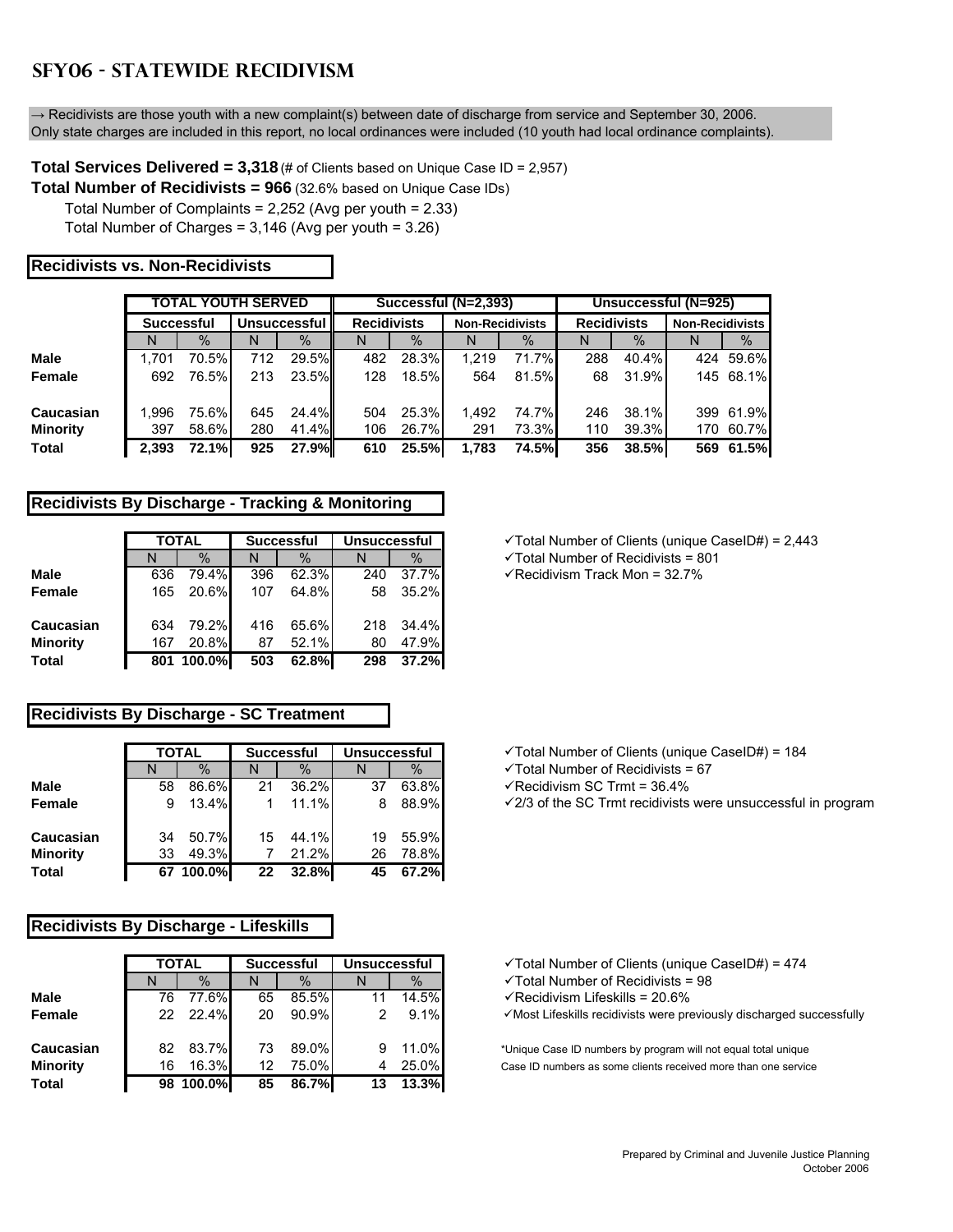# **SFY06 RECIDIVISTS - SUCCESSFUL DISCHARGE FROM PROGRAM**

 $\checkmark$  The overall rate for felony charges is 14.4%, however, the felony rate for youth discharging from Day Treatment is 23.3%

# **Total Number of Recidivists with Successful Discharge = 610**

Total Number of Complaints = 1,279 (Avg per youth = 2.1) Total Number of Charges = 1,809 (Avg per youth = 2.97)

# **OFFENSE TYPE**

|                 |       | <b>TOTAL</b> |     | Felony   | <b>Misdemeanor</b> |          | <b>Sched Viol</b> |      | Other |         | <b>Unknown</b> |      |
|-----------------|-------|--------------|-----|----------|--------------------|----------|-------------------|------|-------|---------|----------------|------|
|                 | N     | $\%$         | N   | $\%$     | N                  | $\%$     | N                 | $\%$ | N     | $\%$    |                | $\%$ |
| Male            | .503  | 83.1%        | 235 | 15.6%    | 1.136              | 75.6%    | 114               | 7.6% | 9     | $0.6\%$ | 9              | 0.6% |
| Female          | 306   | 16.9%        | 26  | 8.5%     | 252                | $82.4\%$ | 26                | 8.5% |       | $0.3\%$ |                | 0.3% |
| Caucasian       | 1.483 | 82.0%        | 222 | $15.0\%$ | 1.114              | 75.1%    | 129               | 8.7% | 9     | 0.6%    | 9              | 0.6% |
| <b>Minority</b> | 326   | 18.0%        | 39  | 12.0%    | 274                | $84.0\%$ | 11                | 3.4% |       | 0.3%    |                | 0.3% |
| <b>Total</b>    | 1.809 | 100.0%       | 261 | 14.4%    | 1,388              | 76.7%I   | 140               | 7.7% | 10    | $0.6\%$ | 10             | 0.6% |

# **RECIDIVISTS BY PROGRAM/OFFENSE TYPE**

# **TRACKING & MONITORING**

|                 |       | <b>TOTAL</b> |     | Felony | Misdemeanor |              | <b>Sched Viol</b> |      |   | Other   | <b>Unknown</b> |      |
|-----------------|-------|--------------|-----|--------|-------------|--------------|-------------------|------|---|---------|----------------|------|
|                 | N     | $\%$         | N   | $\%$   | N           | $\%$         | N                 | $\%$ | N | $\%$    |                | $\%$ |
| <b>Male</b>     | .249  | 83.3%        | 202 | 16.2%  | 943         | 75.5%        | 96                | 7.7% | 4 | 0.3%    |                | 0.3% |
| Female          | 251   | $16.7\%$     | 22  | 8.8%   | 205         | 81.7%        | 24                | 9.6% |   | $0.0\%$ |                | 0.0% |
| Caucasian       | 1.234 | 82.3%        | 192 | 15.6%  | 923         | 74.8%        | 113               | 9.2% |   | 0.2%    |                | 0.2% |
| <b>Minority</b> | 266   | 17.7%        | 32  | 12.0%  | 225         | $84.6\%$     |                   | 2.6% |   | 0.4%    |                | 0.4% |
| <b>Total</b>    |       | 1,500 100.0% | 224 | 14.9%  | 1,148       | <b>76.5%</b> | 120               | 8.0% |   | 0.3%    |                | 0.3% |

# **SC TREATMENT**

|                 |    |              | Felony |         |             |        |   |                   |       |         |                |               |
|-----------------|----|--------------|--------|---------|-------------|--------|---|-------------------|-------|---------|----------------|---------------|
|                 |    | <b>TOTAL</b> |        |         | Misdemeanor |        |   | <b>Sched Viol</b> | Other |         | <b>Unknown</b> |               |
|                 | N  | $\%$         | Ν      | $\%$    | N           | $\%$   | N | $\frac{0}{0}$     | N     | $\%$    | N              | $\frac{9}{6}$ |
| <b>Male</b>     | 59 | 98.3%        | 14     | 23.7%   | 42          | 71.2%  |   | 1.7%              |       | 1.7%    |                | $1.7\%$       |
| <b>Female</b>   |    | 1.7%         | 0      | $0.0\%$ |             | 100.0% |   | 0.0%              | 0     | $0.0\%$ |                | 0.0%          |
| Caucasian       | 36 | 60.0%        | 8      | 22.2%   | 25          | 69.4%  |   | 2.8%              |       | 2.8%    |                | 2.8%          |
| <b>Minority</b> | 24 | 40.0%        | 6      | 25.0%   | 18          | 75.0%  |   | 0.0%              | 0     | $0.0\%$ |                | 0.0%          |
| <b>Total</b>    | 60 | 100.0%       | 14     | 23.3%   | 43          | 71.7%  |   | 1.7%              |       | 1.7%    |                | 1.7%          |

# **LIFESKILLS**

|                 |     | <b>TOTAL</b> |    | Felony | <b>Misdemeanor</b> |              |    | <b>Sched Viol</b> | Other |               | <b>Unknown</b> |               |
|-----------------|-----|--------------|----|--------|--------------------|--------------|----|-------------------|-------|---------------|----------------|---------------|
|                 | N   | $\%$         |    | $\%$   | N                  | $\%$         | N  | $\%$              |       | $\frac{0}{0}$ | N              | $\frac{0}{0}$ |
| <b>Male</b>     | 195 | 78.3%        | 19 | 9.7%   | 151                | 77.4%        | 17 | 8.7%              |       | 2.1%          |                | 2.1%          |
| Female          | 54  | 21.7%        | 4  | 7.4%   | 46                 | $85.2\%$     | 2  | 3.7%              |       | 1.9%          |                | 1.9%          |
| Caucasian       | 213 | 85.5%        | 22 | 10.3%  | 166                | 77.9%        | 15 | 7.0%              | 5     | 2.3%          | 5.             | 2.3%          |
| <b>Minority</b> | 36  | 14.5%        |    | 2.8%   | 31                 | 86.1%        | 4  | 11.1%             | 0     | $0.0\%$       |                | 0.0%          |
| <b>Total</b>    | 249 | 100.0%       | 23 | 9.2%   | 197                | <b>79.1%</b> | 19 | 7.6%              |       | 2.0%          |                | 2.0%          |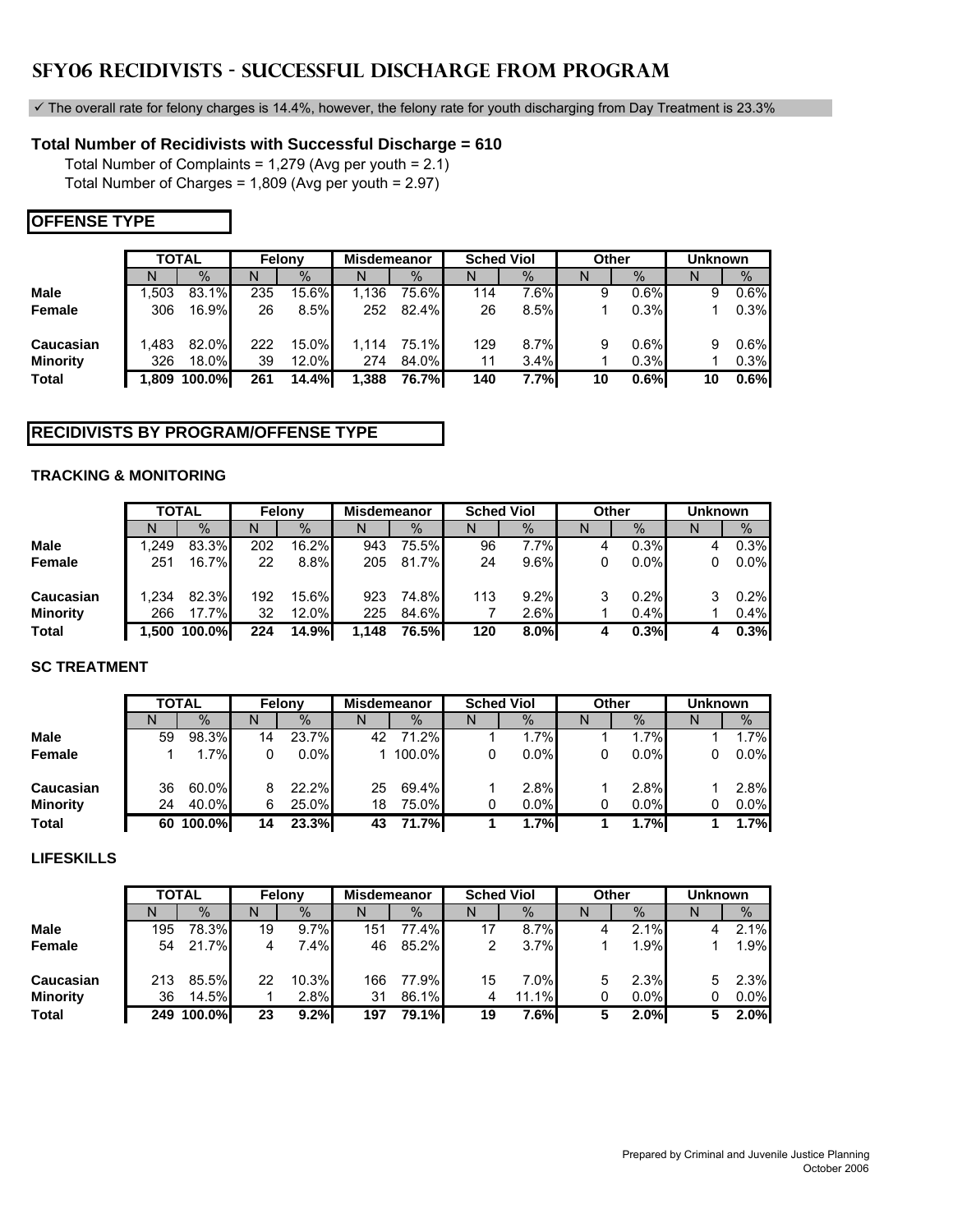# **SFY06 RECIDIVISTS - UNSUCCESSFUL DISCHARGE FROM PROGRAM**

 $\checkmark$  The overall rate for felony charges is 14.8%, however, the felony rate for youth discharging from Lifeskills is 24.3%

# **Total Number of Recidivists = 356**

Total Number of Complaints = 962 (Avg per youth = 2.7) Total Number of Charges = 1,336 (Avg per youth = 3.75)

# **OFFENSE TYPE**

|                 | <b>TOTAL</b> |              | Felony |          | <b>Misdemeanor</b> |          | <b>Sched Viol</b> |      | Other |      | <b>Unknown</b> |      |
|-----------------|--------------|--------------|--------|----------|--------------------|----------|-------------------|------|-------|------|----------------|------|
|                 | N            | $\%$         | N      | $\%$     | N                  | $\%$     | N                 | $\%$ | N     | $\%$ | N              | $\%$ |
| <b>Male</b>     | 1.136        | 85.0%        | 181    | $15.9\%$ | 907                | 79.8%    | 28                | 2.5% | 6     | 0.5% | 14             | 1.2% |
| Female          | 200          | $15.0\%$     | 17     | 8.5%     | 170                | 85.0%    | 9                 | 4.5% | 2     | 1.0% | 2              | 1.0% |
| Caucasian       | 831          | 62.2%        | 127    | $15.3\%$ | 658                | 79.2%    | 27                | 3.2% | 6     | 0.7% | 13             | 1.6% |
| <b>Minority</b> | 505          | 37.8%        | 71     | $14.1\%$ | 419                | 83.0%    | 10                | 2.0% | 2     | 0.4% |                | 0.6% |
| <b>Total</b>    |              | 1,336 100.0% | 198    | 14.8%    | 1,077              | $80.6\%$ | 37                | 2.8% | 8     | 0.6% | 16             | 1.2% |

# **RECIDIVISTS BY PROGRAM/OFFENSE TYPE**

### **TRACKING & MONITORING**

|                 | <b>TOTAL</b> |        | Felony |       | <b>Misdemeanor</b> |       | <b>Sched Viol</b> |      |   | Other   | <b>Unknown</b> |      |
|-----------------|--------------|--------|--------|-------|--------------------|-------|-------------------|------|---|---------|----------------|------|
|                 | N            | $\%$   | N      | $\%$  | N                  | $\%$  | N                 | %    | N | $\%$    |                | %    |
| <b>Male</b>     | 863          | 84.4%  | 133    | 15.4% | 687                | 79.6% | 26                | 3.0% | 5 | 0.6%    | 12             | 1.4% |
| Female          | 160          | 15.6%  | 14     | 8.8%  | 135                | 84.4% |                   | 4.4% |   | 1.3%    |                | 1.3% |
| Caucasian       |              | 69.5%  | 103    | 14.5% | 565                | 79.5% | 26                | 3.7% | 5 | 0.7%    | 12             | 1.7% |
| <b>Minority</b> | 312          | 30.5%  | 44     | 14.1% | 257                | 82.4% |                   | 2.2% |   | $0.6\%$ |                | 0.6% |
| <b>Total</b>    | 1.023        | 100.0% | 147    | 14.4% | 822                | 80.4% | 33                | 3.2% |   | 0.7%    | 14             | 1.4% |

# **SC TREATMENT**

|                 |     | <b>TOTAL</b>  | Felony |          | <b>Misdemeanor</b> |          | <b>Sched Viol</b> |               |   | Other         | <b>Unknown</b> |               |
|-----------------|-----|---------------|--------|----------|--------------------|----------|-------------------|---------------|---|---------------|----------------|---------------|
|                 | N   | $\frac{0}{0}$ | N      | $\%$     |                    | $\%$     | N                 | $\frac{0}{0}$ | N | $\frac{0}{0}$ | N              | $\frac{9}{6}$ |
| <b>Male</b>     | 206 | 86.2%         | 30     | 14.6%    | 171                | 83.0%    |                   | 1.0%          |   | 0.5%          |                | 1.0%          |
| Female          | 33  | $13.8\%$      | 3      | 9.1%     | 29                 | $87.9\%$ |                   | 3.0%          | 0 | $0.0\%$       | 0              | 0.0%          |
| Caucasian       | 78  | 32.6%         | 15     | $19.2\%$ | 60                 | 76.9%    |                   | 1.3%          |   | 1.3%          |                | 1.3%          |
| <b>Minority</b> | 161 | 67.4%         | 18     | 11.2%    | 140                | 87.0%    | 2                 | 1.2%          | 0 | $0.0\%$       |                | 0.6%          |
| <b>Total</b>    | 239 | 100.0%        | 33     | $13.8\%$ | 200                | 83.7%    | 2                 | 1.3%          |   | 0.4%          |                | 0.8%          |

### **LIFESKILLS**

|              |    | <b>TOTAL</b> |    | Felony  | <b>Misdemeanor</b> |       |    | <b>Sched Viol</b> | Other   | <b>Unknown</b> |      |
|--------------|----|--------------|----|---------|--------------------|-------|----|-------------------|---------|----------------|------|
|              | N  | $\%$         | N  | $\%$    | IN                 | $\%$  | ΙN | $\%$              | $\%$    |                | $\%$ |
| <b>Male</b>  | 67 | 90.5%        | 18 | 26.9%   | 49                 | 73.1% |    | 0.0%              | 0.0%    |                | 0.0% |
| Female       |    | 9.5%         | 0  | $0.0\%$ | 6                  | 85.7% |    | 14.3%             | 0.0%    |                | 0.0% |
| Caucasian    | 42 | 56.8%        | 9  | 21.4%   | 33                 | 78.6% |    | $0.0\%$           | $0.0\%$ |                | 0.0% |
| Minority     | 32 | 43.2%        | 9  | 28.1%   | 22                 | 68.8% |    | 3.1%              | 0.0%    |                | 0.0% |
| <b>Total</b> | 74 | 100.0%l      | 18 | 24.3%   | 55                 | 74.3% |    | 1.4%              | 0.0%    |                | 0.0% |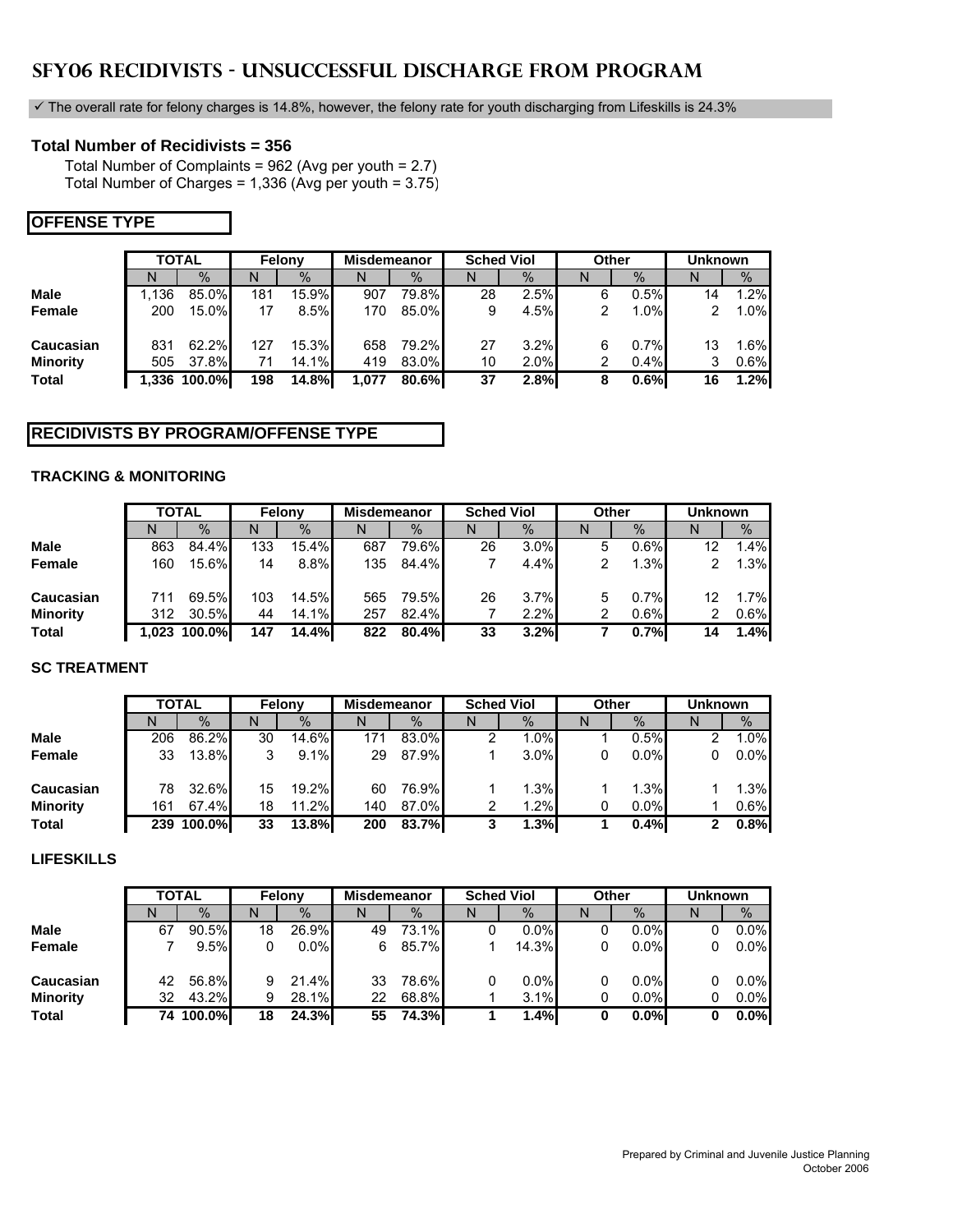# **SFY06 - STATEWIDE RECIDIVISM PERIOD**

- The following presents by program the period between the time of discharge from service and the date of complaint

- Average # of Days indicates the average number of days between discharge from service and date of complaint
- Records were counted by unique Complaint Sequence Number
- "Successful" and "Unsuccessful" denote discharge status

 $\checkmark$  The shortest average period of time between discharge and new complaint was 51.2 days for youth unsuccessfully discharging from Lifeskills. The longest average period of time between discharge and new complaint was 131.9 days for youth successfully discharging from Tracking & Monitoring.

 $\checkmark$  Females tended to recidivate faster than males (most females recidivated within 90 days from discharge)

9Youth discharging unsuccessfully recidivated more quickly than youth discharging successfully

### **TRACKING & MONITORING**

|                   |      | <b>TOTAL</b>       | Ava $#$ | $\leq$ 90 days |       | 91-120 days |          | 121-150 days |      | 151-180 days |      |     | > 180 days |
|-------------------|------|--------------------|---------|----------------|-------|-------------|----------|--------------|------|--------------|------|-----|------------|
|                   | N    | $\%$               | Davs    | N              | $\%$  | N           | $\%$     | N            | $\%$ | N            | $\%$ | N   | $\%$       |
| <b>Male</b>       | .474 | $82.1\%$           | 126.7   | 671            | 45.5% | 183         | 12.4%    | 119          | 8.1% | 105          | 7.1% | 396 | 26.9%      |
| Female            | 322  | $17.9\%$           | 103.2   | 177            | 55.0% | 33          | $10.2\%$ | 25           | 7.8% | 21           | 6.5% | 66  | 20.5%      |
| Caucasian         | .370 | 76.3%              | 123.7   | 627            | 45.8% | 171         | 12.5%    | 125          | 9.1% | 98           | 7.2% | 349 | 25.5%      |
| <b>Minority</b>   | 426  | 23.7%              | 118.7   | 221            | 51.9% | 45          | $10.6\%$ | 19           | 4.5% | 28           | 6.6% | 113 | 26.5%      |
| <b>Successful</b> | .046 | 58.2%              | 131.9   | 445            | 42.5% | 132         | 12.6%    | 93           | 8.9% | 75           | 7.2% | 301 | 28.8%      |
| Unsuccessful      | 750  | 41.8%              | 109.4   | 403            | 53.7% | 84          | $11.2\%$ | 51           | 6.8% | 51           | 6.8% | 161 | 21.5%      |
| <b>Total</b>      |      | 1.796 100.0% 122.5 |         | 848            | 47.2% | 216         | 12.0%    | 144          | 8.0% | 126          | 7.0% | 462 | 25.7%      |

## **SC TREATMENT**

|                   |     | <b>TOTAL</b> | Ava $#$ | $\leq$ 90 davs |       |   | 91-120 days | 121-150 days |         | 151-180 days |         |    | > 180 days |
|-------------------|-----|--------------|---------|----------------|-------|---|-------------|--------------|---------|--------------|---------|----|------------|
|                   | N   | $\%$         | Days    |                | $\%$  | N | $\%$        | N            | $\%$    | N            | $\%$    | N  | $\%$       |
| <b>Male</b>       | 187 | 87.8%        | 125.4   | 85             | 45.5% | 4 | 2.1%        | 19           | 10.2%   | 8            | 4.3%    | 71 | 38.0%      |
| Female            | 26  | 12.2%        | 86.7    | 20             | 76.9% | 0 | $0.0\%$     | 0            | $0.0\%$ | 0            | $0.0\%$ | 6  | 23.1%      |
| Caucasian         | 79  | 37.1%        | 128.8   | 35             | 44.3% | 4 | 5.1%        |              | 2.5%    |              | 8.9%    | 31 | 39.2%      |
| <b>Minority</b>   | 134 | 62.9%        | 115.9   | 70             | 52.2% | 0 | $0.0\%$     | 17           | 12.7%   |              | 0.7%    | 46 | 34.3%      |
| <b>Successful</b> | 44  | 20.7%        | 112.2   | 23             | 52.3% | 4 | 9.1%        | 0            | $0.0\%$ | 2            | 4.5%    | 15 | 34.1%      |
| Unsuccessful      | 169 | 79.3%        | 122.9   | 82             | 48.5% | 0 | $0.0\%$     | 19           | 11.2%   | 6            | 3.6%    | 62 | 36.7%      |
| <b>Total</b>      | 213 | 100.0%I      | 120.7   | 105            | 49.3% |   | 1.9%        | 19           | 8.9%    | 8            | 3.8%    | 77 | 36.2%      |

# **LIFESKILLS**

|                   |     | <b>TOTAL</b> | Ava $#$ | $\leq$ 90 days |       | 91-120 days |          | 121-150 days |          | 151-180 days |         | > 180 days |         |
|-------------------|-----|--------------|---------|----------------|-------|-------------|----------|--------------|----------|--------------|---------|------------|---------|
|                   | N   | $\%$         | Days I  | N              | $\%$  | N           | $\%$     | N            | $\%$     | N            | $\%$    | N          | %       |
| <b>Male</b>       | 191 | 78.6%        | 113.6   | 102            | 53.4% | 22          | 11.5%    | 16           | 8.4%     | 4            | 2.1%    | 47         | 24.6%   |
| Female            | 52  | 21.4%        | 91.2    | 30             | 57.7% |             | $13.5\%$ | 6            | $11.5\%$ | 2            | 3.8%    |            | 13.5%   |
| Caucasian         | 194 | 79.8%        | 116.3   | 99             | 51.0% | 23          | $11.9\%$ | 14           | 7.2%     | 6            | 3.1%    | 52         | 26.8%   |
| <b>Minority</b>   | 49  | 20.2%        | 79.2    | 33             | 67.3% | 6           | $12.2\%$ | 8            | $16.3\%$ | 0            | $0.0\%$ | 2          | 4.1%    |
| <b>Successful</b> | 192 | 79.0%        | 124.1   | 87             | 45.3% | 23          | 12.0%    | 22           | 11.5%    | 6            | 3.1%    | 54         | 28.1%   |
| Unsuccessful      | 51  | 21.0%        | 51.2    | 45             | 88.2% | 6           | $11.8\%$ | 0            | $0.0\%$  | 0            | $0.0\%$ | 0          | $0.0\%$ |
| <b>Total</b>      |     | 243 100.0%   | 108.8   | 132            | 54.3% | 29          | 11.9%    | 22           | 9.1%     | 6            | 2.5%    | 54         | 22.2%   |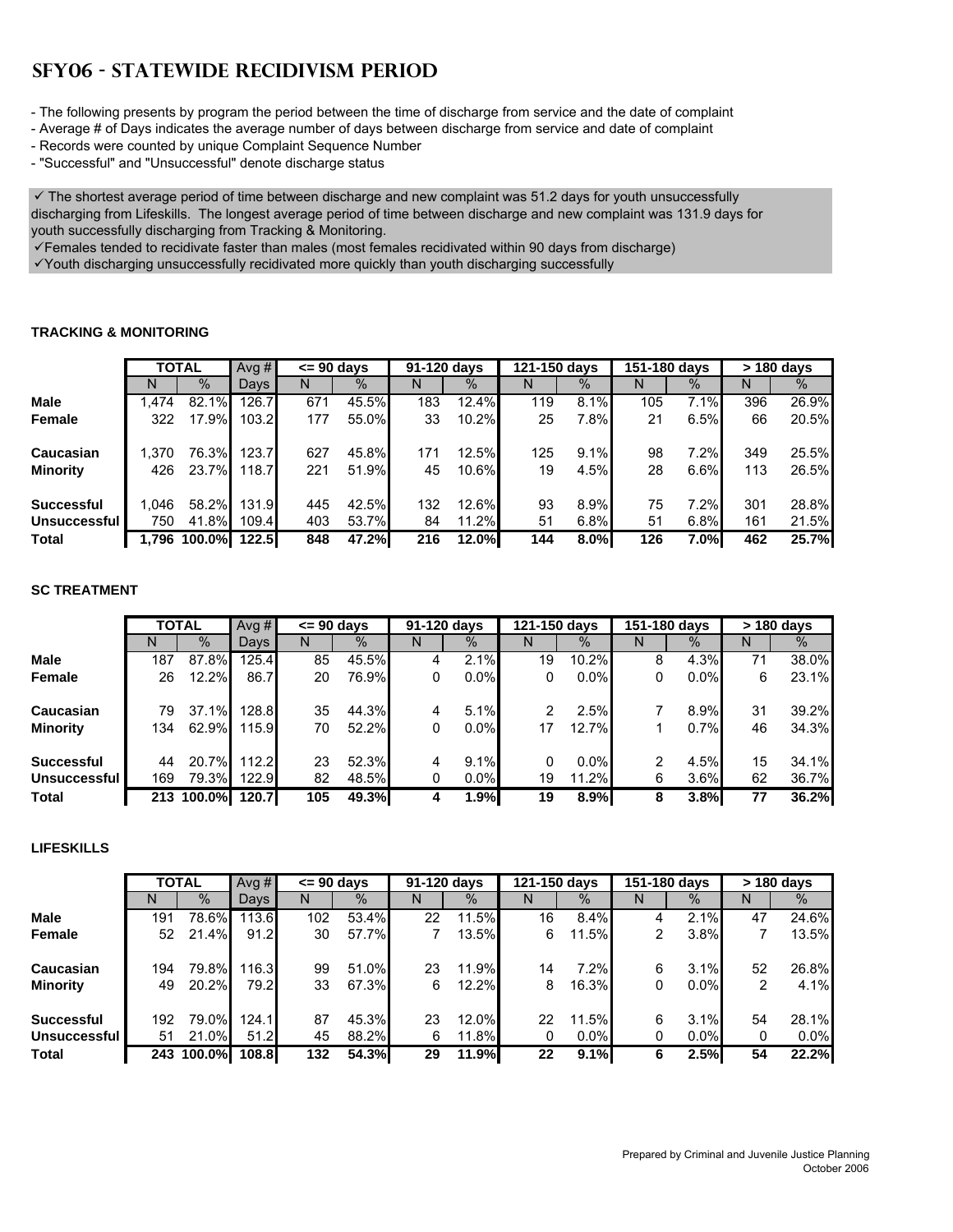# **SFY 2006 - STATEWIDE OUT OF HOME PLACEMENTS**

 $\rightarrow$  Out of home placements include youth who discharged from one or more of the delinquency services and were subsequently placed in boot camp, a state institution or group care between the date of discharge from service and September 30, 2006.

 $\rightarrow$  Counts on this page are based on unique Case ID numbers. Youth with more than once placement were only counted once. However, youth receiving multiple services (i.e. SC Treatment and Lifeskills) were counted multiple times.

→ There were 11 youth with more than one placement after discharge from service. There were 26 youth receiving multiple delinquency services with only one subsequent placement.

 $\checkmark$  The placement rate for youth discharging from SC Treatment is significantly higher than the rate for those discharging from Tracking & Monitoring or Lifeskills

### **Placements by Discharge Status**

|                 |                   |        | <b>TOTAL YOUTH SERVED</b> |        |                  |      | Successful (N=2,393) |          |     | Unsuccessful (N=925) |                     |       |
|-----------------|-------------------|--------|---------------------------|--------|------------------|------|----------------------|----------|-----|----------------------|---------------------|-------|
|                 | <b>Successful</b> |        | <b>Unsuccessful</b>       |        | <b>Placement</b> |      | <b>No Placement</b>  |          |     | <b>Placement</b>     | <b>No Placement</b> |       |
|                 | N                 | $\%$   |                           | $\%$   |                  | $\%$ | N                    | $\%$     | N   | $\%$                 | IN                  | $\%$  |
| <b>Male</b>     | 1.701             | 70.5%  | 712                       | 29.5%  | 45               | 2.6% | .656                 | $97.4\%$ | 115 | $16.2\%$             | 597                 | 83.8% |
| Female          | 692               | 76.5%l | 213                       | 23.5%  | 8                | 1.2% | 684                  | 98.8%    | 14  | 6.6%                 | 199                 | 93.4% |
| Caucasian       | 1.996             | 75.6%l | 645                       | 24.4%  | 40               | 2.0% | .956                 | 98.0%    | 93  | $14.4\%$             | 552                 | 85.6% |
| <b>Minority</b> | 397               | 58.6%  | 280                       | 41.4%  | 13               | 3.3% | 384                  | 96.7%    | 36  | 12.9%                | 244                 | 87.1% |
| Total           | 2.393             | 72.1%  | 925                       | 27.9%l | 53               | 2.2% | 2.340                | 97.8%    | 129 | <b>13.9%</b>         | 796                 | 86.1% |

# **Placements By Discharge - Tracking & Monitoring**

|                 | <b>TOTAL</b> |        | <b>Successful</b> |       | <b>Unsuccessful</b> |       |  |
|-----------------|--------------|--------|-------------------|-------|---------------------|-------|--|
|                 |              | $\%$   |                   | $\%$  |                     | $\%$  |  |
| Male            | 122          | 88.4%  | 36                | 29.5% | 86                  | 70.5% |  |
| <b>Female</b>   | 16           | 11.6%  |                   | 43.8% | 9                   | 56.3% |  |
| Caucasian       | 102          | 73.9%  | 32                | 31.4% | 70                  | 68.6% |  |
| <b>Minority</b> | 36           | 26.1%  | 11                | 30.6% | 25                  | 69.4% |  |
| <b>Total</b>    | 138          | 100.0% | 43                | 31.2% | 95                  | 68.8% |  |

# **Placements By Discharge - SC Treatment**

|                 | <b>TOTAL</b> |        | <b>Successful</b> |       |    | <b>Unsuccessful</b> |
|-----------------|--------------|--------|-------------------|-------|----|---------------------|
|                 |              | $\%$   |                   | $\%$  |    | $\%$                |
| Male            | 29           | 82.9%  | 2                 | 6.9%  | 27 | 93.1%               |
| <b>Female</b>   | 6            | 17.1%  |                   | 16.7% | 5  | 83.3%               |
| Caucasian       | 22           | 62.9%  |                   | 4.5%  | 21 | 95.5%               |
| <b>Minority</b> | 13           | 37.1%  | 2                 | 15.4% | 11 | 84.6%               |
| <b>Total</b>    | 35           | 100.0% | 3                 | 8.6%  | 32 | 91.4%               |

### **Placements By Discharge - Lifeskills**

|                 | <b>TOTAL</b> |               | <b>Successful</b> |         | <b>Unsuccessful</b> |       |  |  |
|-----------------|--------------|---------------|-------------------|---------|---------------------|-------|--|--|
|                 |              | $\frac{0}{0}$ |                   | $\%$    |                     | $\%$  |  |  |
| Male            | 9            | 100.0%        |                   | 77.8%   | 2                   | 22.2% |  |  |
| Female          | 0            | 0.0%          |                   | $0.0\%$ | 0                   | 0.0%  |  |  |
| Caucasian       | 9            | 100.0%        |                   | 77.8%   | 2                   | 22.2% |  |  |
| <b>Minority</b> | 0            | 0.0%          | 0                 | 0.0%    | 0                   | 0.0%  |  |  |
| <b>Total</b>    | 9            | 100.0%        |                   | 77.8%   | 2                   | 22.2% |  |  |

 $\checkmark$  Total Number of Clients (unique CaseID#) = 2,443

√Total Number of Youth Placed = 138

**Female** 16 11.6% 7 43.8% 9 56.3% 9Placement Rate = 5.6%

 $\checkmark$  Total Number of Clients (unique CaseID#) = 184

√ Total Number of Youth Placed = 35

**Female** 6 17.1% 1 16.7% 5 83.3% 9Placement Rate = 19.0%

 $\checkmark$  Total Number of Clients (unique CaseID#) = 474

√ Total Number of Youth Placed = 9

**Female** 0 0.0% 0 0.0% 0 0.0% 9Placement Rate = 1.8%